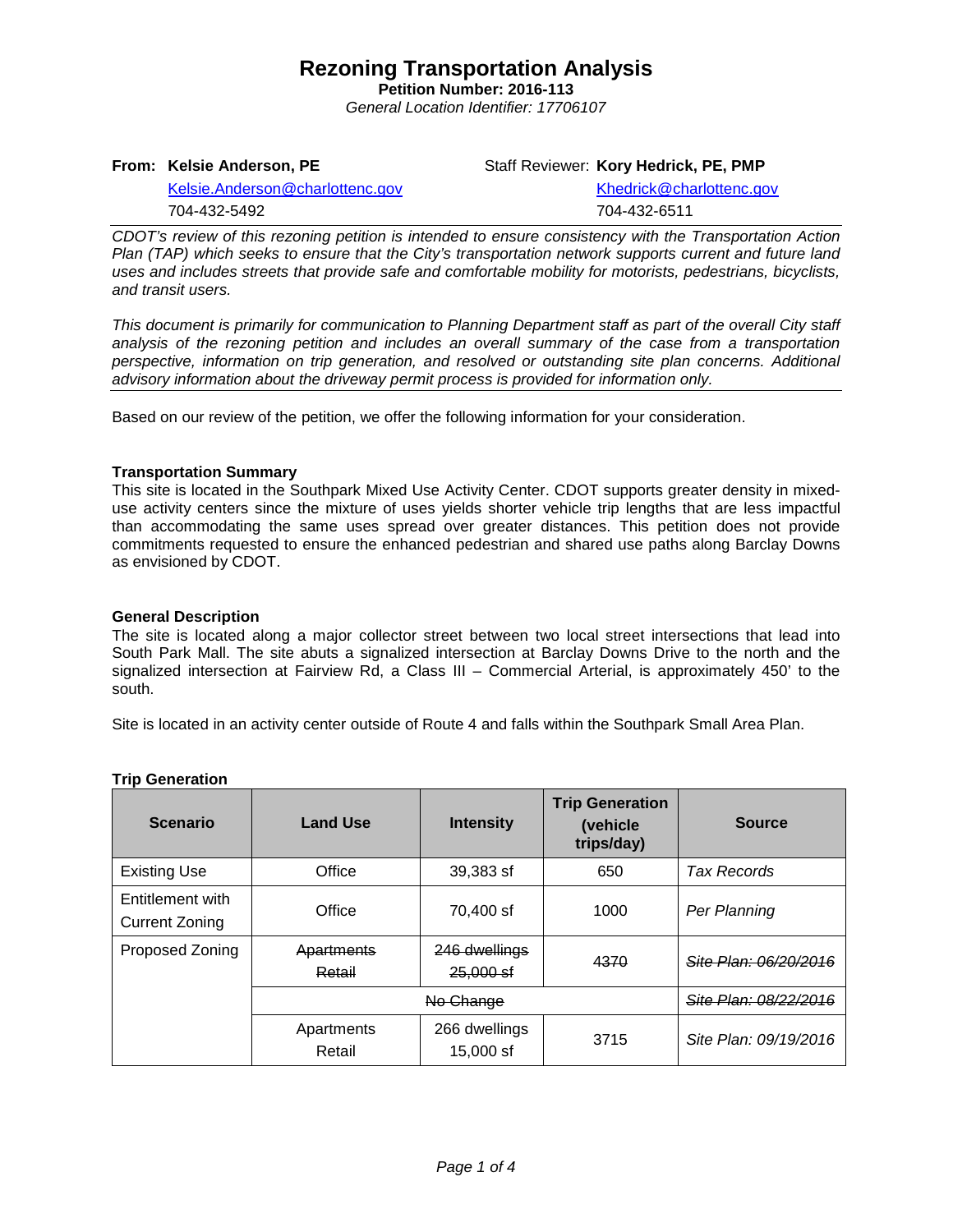**Petition Number: 2016-113**

*General Location Identifier: 17706107*

## **Curbline**

The proposed zoning district has a setback measured from an existing or proposed future curbline. The location of the future curbline is the existing curbline on all public streets bordering the site.

#### **Resolved Issues**

- 1. To support the goals of the Southpark Area Plan to improve the pedestrian environment, the petitioner should revise the site plan as follows:
	- a. Show 12' minimum clear width for sidewalks to set up this segment for a future multi-use path network
	- b. Expand Carnegie / Barclay Downs intersection crossing scope to include all four legs of the intersection. All four approaches should be consistent in their crosswalk treatment and the material should be high visibility thermoplastic material. Non-reflective paver material is not adequate.
- 2. The petitioner should revise the site plan by removing the note under right-of-way availability and replacing it with language that mirrors our offsite right-of-way acquisition process. Please contact CDOT to request a copy of this policy.
- 3. To support the goals of the Southpark Area Plan to improve the pedestrian environment, the petitioner should revise the site plan as follows:
	- a. Provide more information on the mini-circle / drop of area. CDOT has concerns with potential vehicle stacking into the sidewalk and possibly the street.
	- b. Define the preservation of the pedestrian connection to the Southpark Mall on the eastern boundary of the site.
- 4. The petitioner shall revise site plan notes and labels to remove "subject to approval by adjacent owner" and commit to pedestrian connections to the site's property line.
- 5. CDOT understands that the petitioner is continuing discussions with the Barclay Downs neighborhood about a contribution towards sidewalk improvements along Barclay Downs. CDOT also supports this request and recommends the commitment be included in the conditional zoning plan. Specifically, we recommend the petitioner should provide funding to CDOT to be used towards the construction of sidewalk improvements along Barclay Downs. The funds should be provided before the issuance of a certificate of occupancy. These funds could then be used in conjunction with planned Comprehensive Neighborhood Improvements Program (CNIP) funds to implement the project. The note should allow that should a sidewalk project on Barclay Downs not be included with the final CNIP improvements, then the City may use the funds on other pedestrian improvements in the CNIP area.

#### **Outstanding Issues**

- 1. CDOT has received and provided comments on the TIS.
	- a. The petitioner should revise the site plan and Transportation Notes to include mitigation measures to be completed by this petition consistent with the site's Traffic Impact Study (i.e. Extend the existing eastbound left turn lane on Fairview Rd. from 400' to 650' with a 100' bay taper)
	- b. Additional transportation comments may be forthcoming once the TIS is resubmitted. 8/26/16 Update:
		- i. Provide Saturday peak hour analysis
		- ii. Bulfinch x Barclay Downs analyzed as a signalized intersection. Analyze unsignalized and report relevant results (CDOT considers 1b. completed, but 1a and 1c are still outstanding).
	- c. Update note 4. I to reflect mitigation commitments.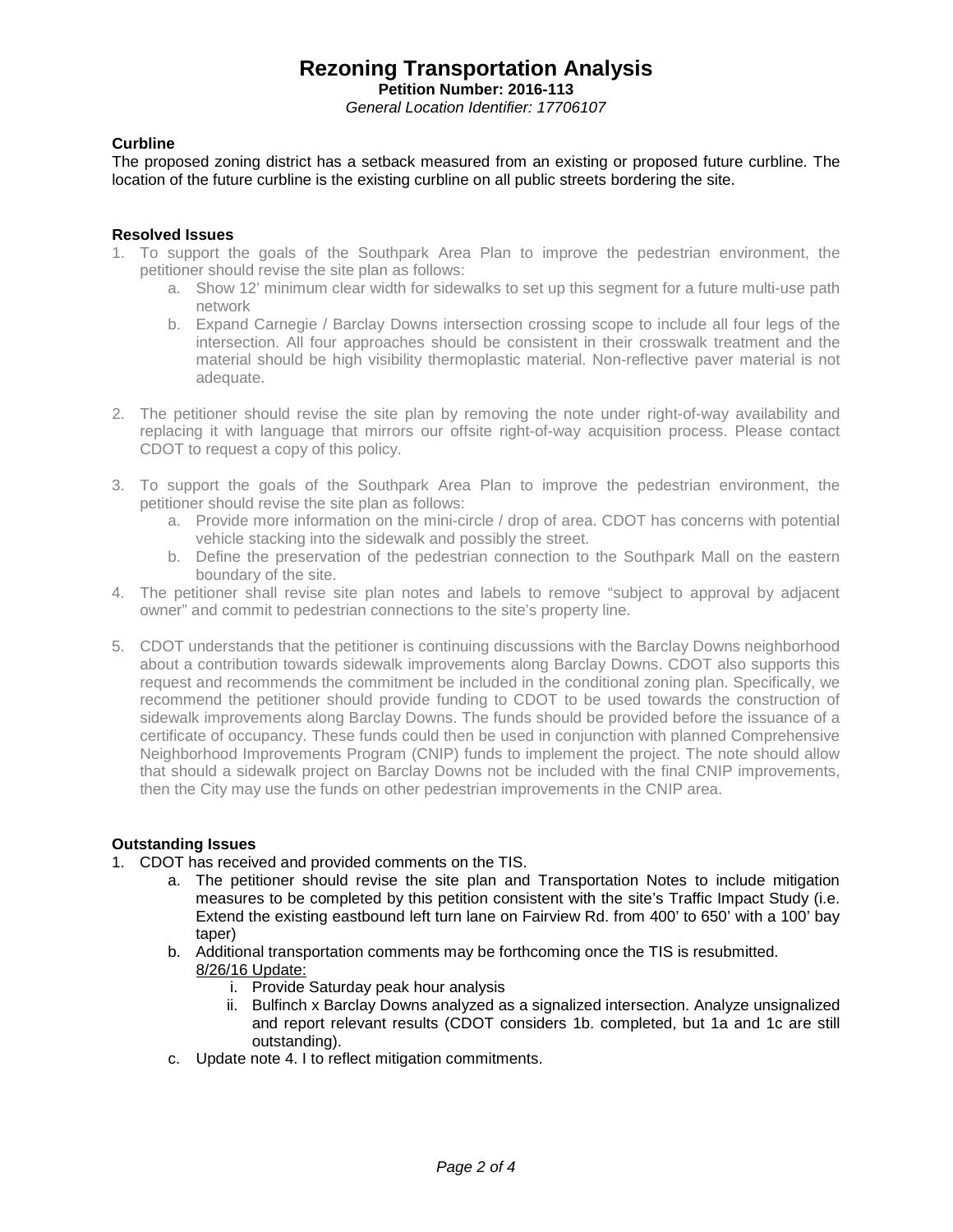**Petition Number: 2016-113**

*General Location Identifier: 17706107*

- 2. To support the goals of the Southpark Area Plan to improve the pedestrian environment, the petitioner should revise the site plan as follows:
	- a. Revise the entry door configuration to swing into the building or be recessed outside of the 12' sidewalk clear path along Barclay Downs Drive. **Updated 9/22/16:** If the doors are outward swinging, please add a dimension for the sidewalk width at this location proving that the opened door does not encroach into the 12' clear sidewalk width.
	- b. Include a note stating that any sidewalk dining will be located behind and outside of the 12' sidewalk clear path along Barclay Downs Drive.
- 3. The petitioner should revise the site plan to show the future right of way line at the back of sidewalk and add a note specifying dedication and fee simple conveyance of all rights of way to the City before the site's first building certificate of occupancy is issued.

## **Advisory Information**

The following are requirements of the developer that must be satisfied prior to driveway permit approval. We recommend that the petitioner reflect these on the rezoning plan as-appropriate.

- 1. According to the City of Charlotte's Driveway Regulations, CDOT has the authority to regulate/approve all private street/driveway and public street connections to the right-of-way of a street under the regulatory jurisdiction of the City of Charlotte.
- 2. Adequate sight triangles must be reserved at the existing/proposed street entrance(s). Two 35' x 35' sight triangles (and two 10' x 70' sight triangles on North Carolina Department of Transportation on NCDOT maintained streets) are required for the entrance(s) to meet requirements. All proposed trees, berms, walls, fences, and/or identification signs must not interfere with sight distance at the entrance(s). Such items should be identified on the site plan.
- 3. The proposed driveway connection(s) to public streets will require a driveway permit(s) to be submitted to CDOT (and the North Carolina Department of Transportation on NCDOT maintained streets) for review and approval. The exact driveway location(s) and type/width of the driveway(s) will be determined by CDOT during the driveway permit process. The locations of the driveway(s) shown on the site plan are subject to change in order to align with driveway(s) on the opposite side of the street and comply with City Driveway Regulations and the City Tree Ordinance.
- 4. All proposed commercial driveway connections to a future public street will require a driveway permit to be submitted to CDOT for review and approval.
- 5. Any fence or wall constructed along or adjacent to any sidewalk or street right-of-way requires a certificate issued by CDOT.
- 6. A Right-of-Way Encroachment Agreement is required for the installation of any non-standard item(s) (irrigation systems, decorative concrete pavement, brick pavers, etc.) within a proposed/existing City maintained street right-of-way by a private individual, group, business, or homeowner's/business association. An encroachment agreement must be approved by CDOT prior to the construction/installation of the non-standard item(s). Contact CDOT for additional information concerning cost, submittal, and liability insurance coverage requirements.

|               | <b>Description</b>  |        |                   |                |         |        | By    |
|---------------|---------------------|--------|-------------------|----------------|---------|--------|-------|
| $ 07-18-16 $  | <b>First Review</b> |        |                   |                |         |        | KH    |
| $8 - 26 - 16$ | Hearing             | Review | $\qquad \qquad -$ | Transportation | summary | added. | l KLA |

## **Revision Log**